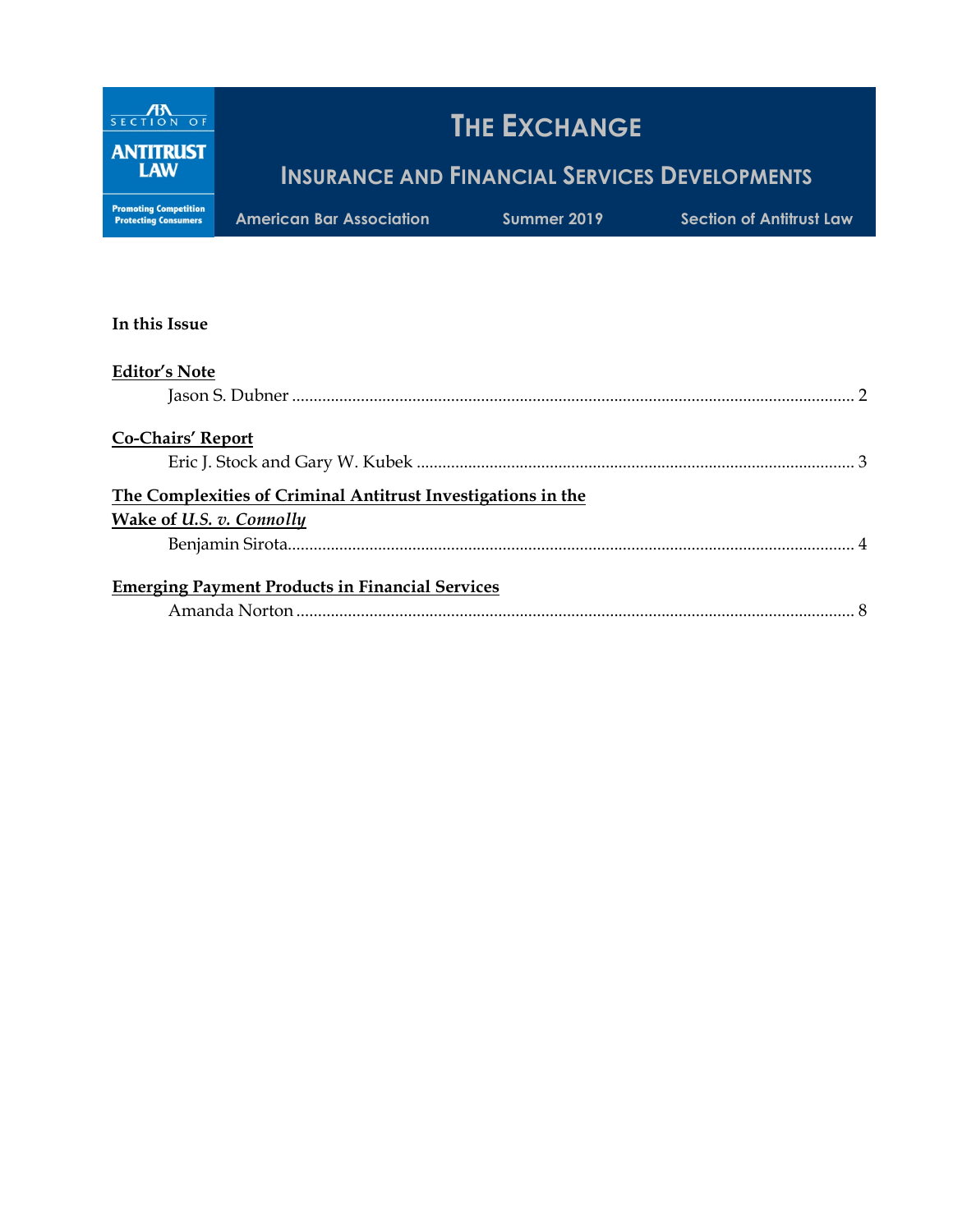

**INSURANCE AND FINANCIAL SERVICES DEVELOPMENTS**

**American Bar Association Summer 2019 Section of Antitrust Law**

#### **EDITOR'S NOTE**

*Jason S. Dubner* 

The Insurance and Financial Services Committee is pleased to bring you this Summer 2019 edition of *The Exchange.*

In our opening piece, Benjamin Sirota of Kobre & Kim LLP analyzes the recent opinion out of the Southern District of New York in the LIBOR case*, U.S. v. Connolly*. Although Chief Judge McMahon did not overturn the conviction at issue in *Connolly*, the court's comments on the nature of the government's investigation and its reliance on outside counsel to conduct an arguably compulsory interview of the individual defendant may provide a cautionary tale going forward for both government attorneys and private practitioners alike. Next, Amanda Norton of Sidley Austin LLP recaps our Committee's May 22, 2019 lunchtime program in New York City on emerging payment products in the financial services industry. Special thanks to our panel of in-house counsel – Jonathan Lutinski (American Express), Hannah Sholl (Visa), Rob Pelkowski (Venmo/PayPal), and Joseph Vardner (Wells Fargo) – for their insights.

Interested in contributing to future editions of *The Exchange* or getting involved on other IFS Committee projects? We welcome your feedback and participation! Although, from a personal perspective, this marks the last edition of *The Exchange* that I will have the privilege of publishing, please reach out to Gary Kubek, who will continue as Chair of the Committee, or Jon Lutinski, Amanda Norton, Debbie Salzberger or John Snyder, who will continue as Vice Chairs, all of whom are listed on the back page of the newsletter, or feel free to share your views directly with other members of the Committee on Connect!

Competitively yours,

Jasm S. Stale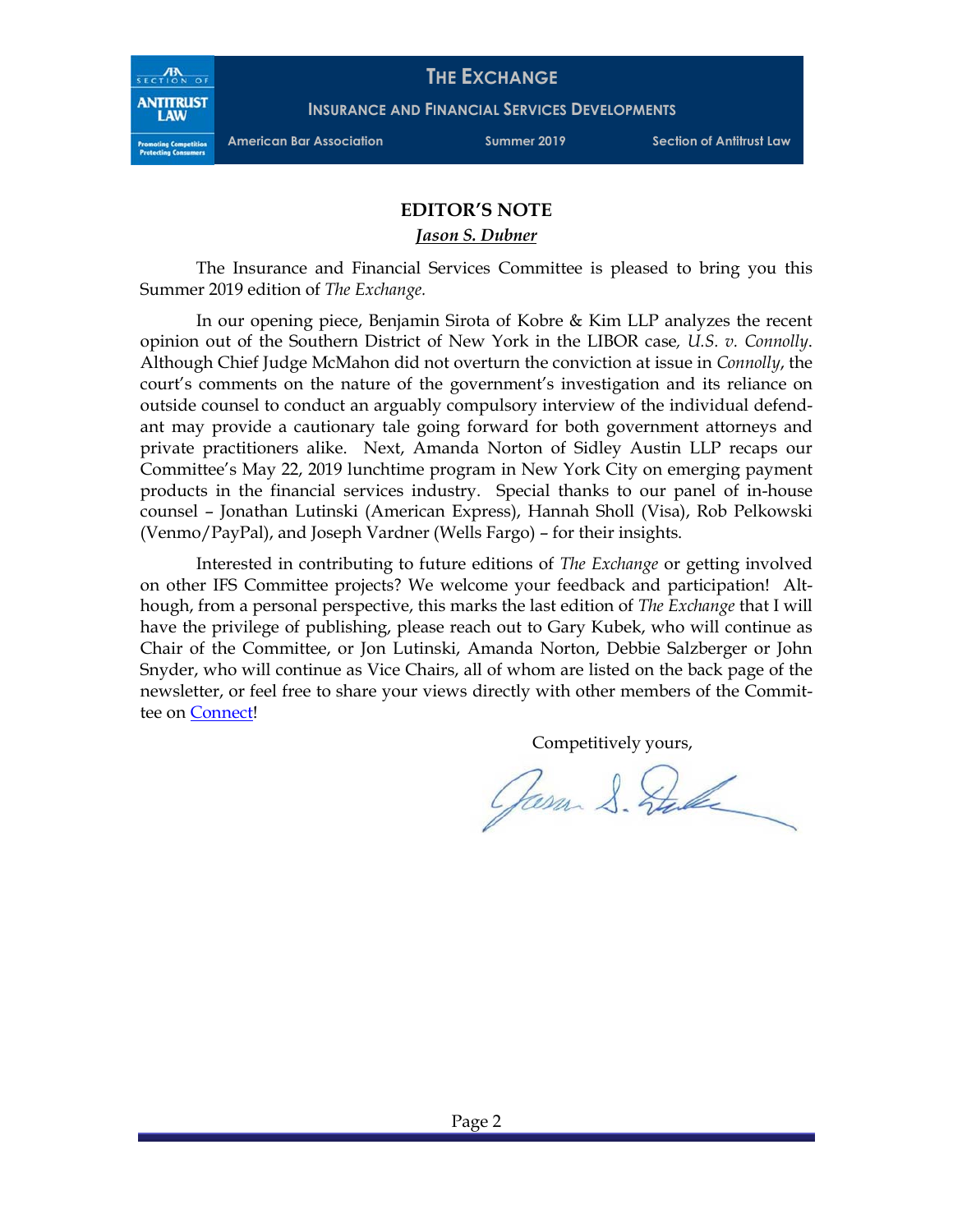

**INSURANCE AND FINANCIAL SERVICES DEVELOPMENTS**

**American Bar Association Summer 2019 Section of Antitrust Law**

## **CO-CHAIRS' REPORT** *Eric J. Stock and Gary W. Kubek*

Welcome to the Summer issue of our committee's newsletter, *The Exchange*. There continues to be a significant amount of antitrust and consumer protection litigation and enforcement activity in the insurance and financial services areas. This final issue of *The Exchange* for the 2018-2019 Antitrust Section year addresses an important court decision concerning the conduct of internal investigations and provides a review of our Committee's interesting recent program on new payment products in the financial services industry.

First, we have a report on a recent decision from the Southern District of New York in *U.S. v. Connolly,* in which the court affirmed a conviction in the LIBOR prosecutions but harshly criticized the government's reliance on an investigation conducted by counsel retained by the defendant's former employer. The court found that, under the circumstances presented, the defendant's participation in an interview conducted by the employers' counsel was effectively compelled, and thus the government could not use his statements during the interview without violating his Fifth Amendment rights. This decision provides lessons for both prosecutors and corporate counsel conducting investigations in response to a government criminal investigation.

Our second article summarizes a recent Committee program that discussed another important topic in the financial markets -- antitrust considerations raised by the creation and implementation of new payment technologies, which generally involve joint activites by parties that are also competitors in one another financial market. This article allows committee members who missed this interesting program to read about this developing area.

*The Exchange* is a key part of our committee's many continuing efforts to be at the forefront of news, information and analysis wherever antitrust and consumer protection issues intersect with the insurance and financial services industries. We also send out biweekly updates concerning important developments through Connect.

We are pleased to have published three issues of *The Exchange* during this Section year, and with your participation we hope to do so again during the coming year. We encourage you to become involved in the committee's activities, whether through submission of an article for the next issue of *The Exchange*, submission of posts to Connect or participation in our committee's programs. Please contact any member of the Committee's leadership if you would like to write an article or have thoughts on a potential program or ideas for how we can better serve you. We look forward to hearing from you.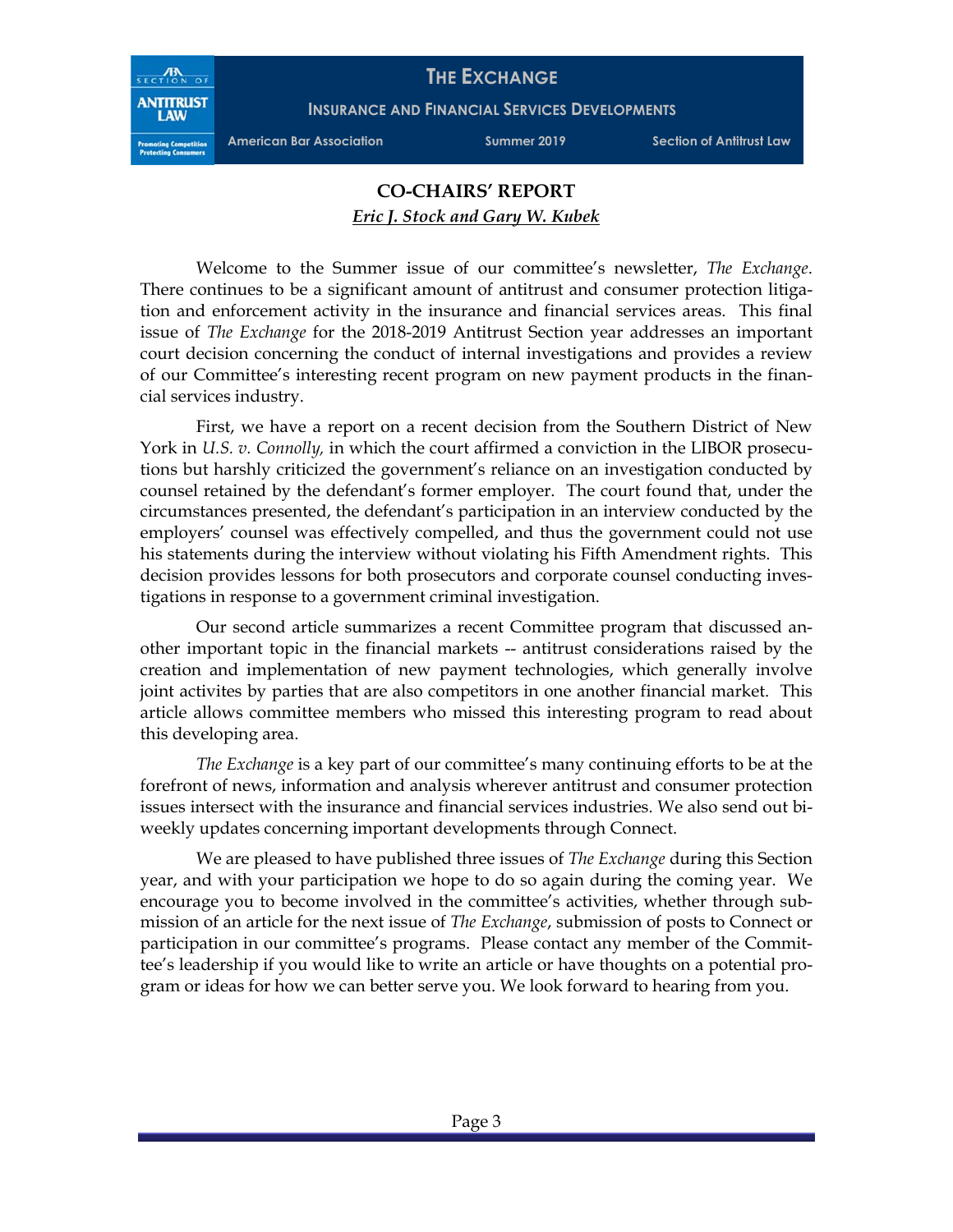

# **The Complexities of Criminal Antitrust Investigations in the**  *Wake of U.S. v. Connolly*

*by Benjamin Sirota* <sup>1</sup>

On May 2, 2019, Chief Judge McMahon of the Southern District of New York issued an opinion in the *U.S. v. Connolly*<sup>2</sup> LIBOR criminal case that holds profound implications for how internal investigations — particularly antitrust investigations — should be conducted going forward. Ruling on post-conviction motions by former Deutsche Bank trader Gavin Black, Judge McMahon found that because the government had effectively "outsourced" its investigation to corporate counsel, that counsel's interview of Black under threat of termination was tantamount to a compelled interview by the government. Consequently, Judge McMahon held, prosecutors' receipt of Black's statements from the interview ran afoul of his Fifth Amendment right not to incriminate himself. Judge McMahon did not mince words: if the government was "routinely outsourcing its investigations into complex financial matters" to corporate targets of the investigation, that would be "deeply troubl[ing]."

In the end, the Court did not upset the conviction because the government had not actually used Black's statements at trial. But any feeling of relief prosecutors may have experienced from this result was assuredly short-lived, as Judge McMahon's emphatic statements about the outsourcing issue threaten to upend long-established ways in which prosecutors, companies, and counsel interact in such matters. Particularly in the antitrust context, the government and practitioners must take note and adapt.

This article explores the novel analysis in Judge McMahon's opinion, how broadly its considerations may reach, and what changes we are likely to see in antitrust investigations as a result.

## *The Investigation into Gavin Black*

 $\overline{a}$ 

The case against Gavin Black, brought by a team of prosecutors from DOJ's Criminal Division and the Antitrust Division, arose out of the Department's longrunning investigation into the manipulation of LIBOR, a key benchmark rate. In addition to DOJ's criminal prosecutors, attorneys from the Commodity Futures Trading Commission ("CFTC"), the Securities and Exchange Commission ("SEC"), and a variety

*<sup>1</sup>* Benjamin Sirota is an attorney with Kobre & Kim and former prosecutor from the Department of Justice Antitrust Division who handles white-collar criminal matters, regulatory enforcement and internal investigations, with a particular focus on global competition issues.

<sup>2</sup> *United States v. Connolly*, 16-cr-370 (S.D.N.Y.).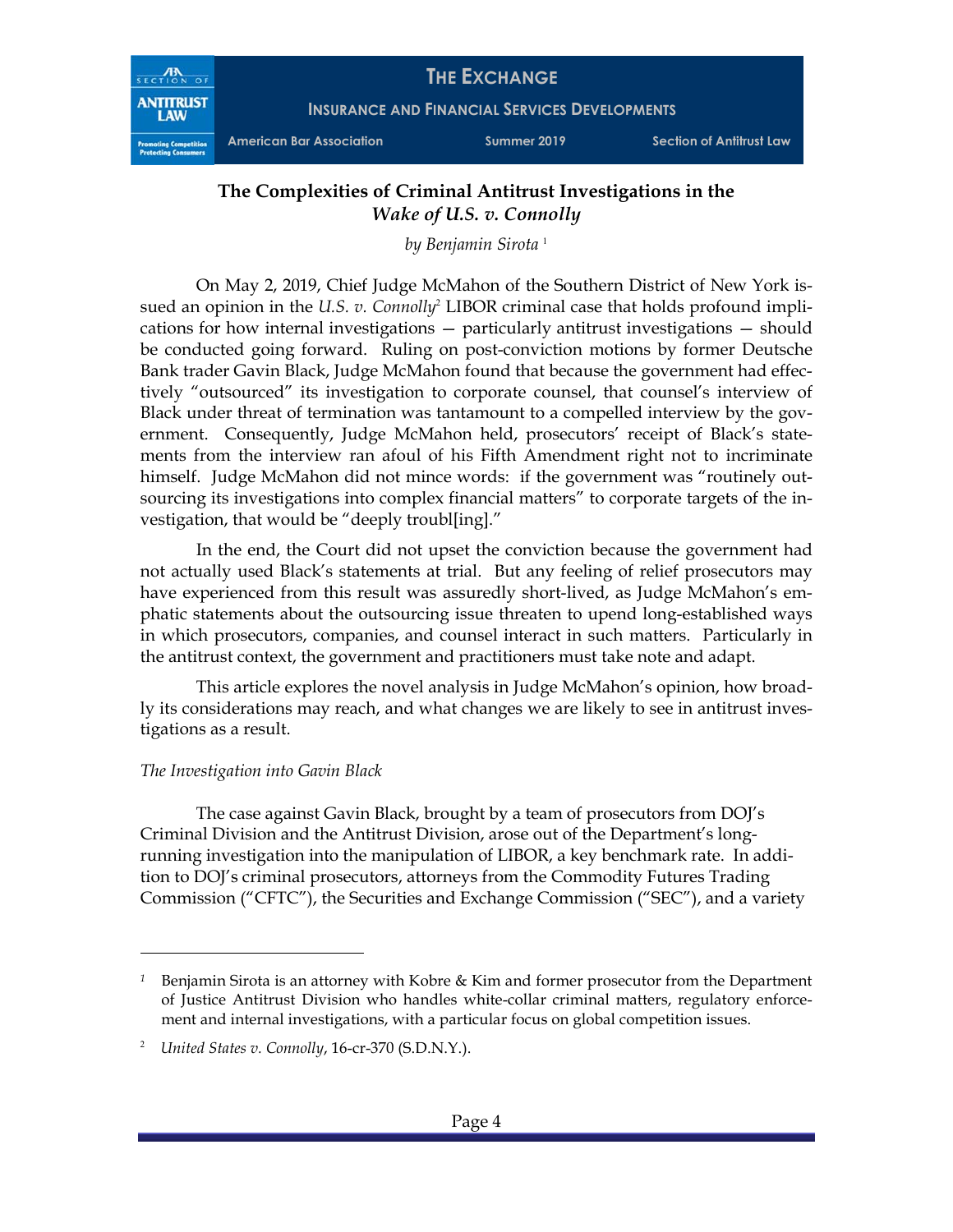

of enforcers and regulators located abroad investigated, in parallel, possible criminal and civil violations by Deutsche Bank, several other banks, and multiple employees.

As one would expect, Deutsche Bank retained outside counsel to conduct an internal investigation into the extent of the bank's involvement in any misconduct. As part of their activities, these counsel interviewed Gavin Black, a swaps trader whose financial success turned, in part, on the level of LIBOR at any moment in time. At the beginning, Black was not a target of the investigation. He consented to be interviewed; but had he not, he could have been terminated by Deutsche Bank for failing to cooperate in the bank's investigation. During the interview, Black denied wrongdoing and gave innocuous explanations of statements that looked suspicious.

As frequently occurs in such matters, Deutsche Bank sought to assist with the government's investigation by "downloading" the government on the results of its many investigative activities. Some of these downloads included summaries for the prosecutors of what outside counsel had discussed with Gavin Black. The prosecutors did not use the statements, either directly or indirectly, when they ultimately went to trial against Black.

## *Judge McMahon's Opinion*

A threshold issue in Judge McMahon's analysis was whether Black's interview with counsel for Deutsche Bank, his employer, was voluntary or compelled. Although there was nothing in writing stating that Black would absolutely be fired if he did not submit to an interview, the evidence established that such an outcome was generally understood. Accordingly, Judge McMahon found, the interview was compelled rather than voluntary. This finding was fairly conventional, given precedent that threat of termination — at least when mounted by the government — can amount to compulsion.

The other aspects of Judge McMahon's opinion, however, were eye-catching. Reviewing in detail the long and complicated history of the government's and outside counsel's investigation into Deutsche Bank, Judge McMahon concluded that the government had so strongly directed company counsel in its investigative efforts that those counsel were transformed into an "arm" of the government. Judge McMahon cited a number of factors in her decision; the following seemed paramount in her mind:

- That the CFTC one of the initial enforcers on the scene instructed Deutsche Bank at the outset that it should conduct an investigation and defined the parameters of what the bank should look into;
- The frequency of outside counsel's reports to the government, sometimes occurring on a weekly basis;
- The level of direction prosecutors gave to outside counsel regarding what issues or individuals they should turn to next;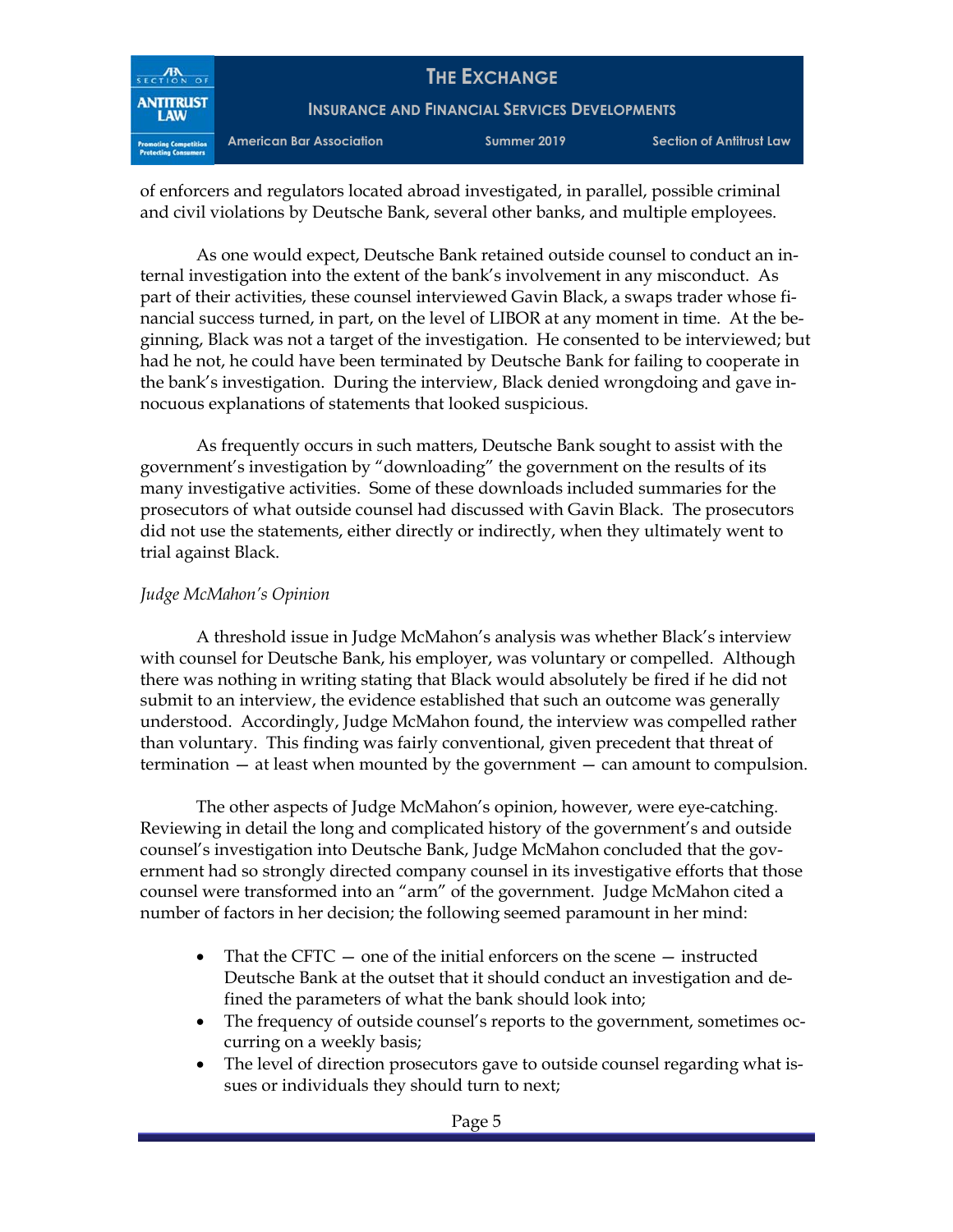

- That outside counsel appeared to ask the government's permission to interview Black, their client's own employee, a fourth time; and
- That outside counsel submitted the findings of their internal investigation to the prosecutors, in the form of a lengthy "white paper."

As it pertained to Black himself, outside counsel's interviews were not just *generally* fairly attributable to the government; they were, in Judge McMahon's view, "governmentengineered" interviews through and through.

Judge McMahon summed up her concerns about the investigation as follows:

This was no ordinary "outside" investigation. Deutsche Bank did not respond to the Government's subpoenas by turning over documents without comment, and its employees were not subjected to government or regulatory depositions on notice, at which they were defended by company counsel. Indeed, Deutsche Bank did the opposite—it effectively deposed their employees by company counsel and then turned over the resulting questions and answers to the investigating agencies.

In other words, Paul Weiss did everything that the Government could, should, and would have done had the Government been doing its own work.

## *Implications for Antitrust Investigations*

What Judge McMahon perceived as the government's extreme level of involvement in the Deutsche Bank investigation was fairly conventional for criminal antitrust investigations. Typically, after an entity applied to DOJ's Antitrust Division through the Leniency Program, prosecutors would interact with company counsel on an iterative basis, to check whether the company was meeting its marks to satisfy the standards for leniency, but also to ensure that the government was obtaining the evidence it would need to bring criminal antitrust cases against others. Investigations rarely fit into binary distinctions: they were seldom "government-engineered" top to bottom, or, conversely, run fully autonomously by the corporate leniency applicant without any feedback from prosecutors.

It is unknown how much precedential effect Judge McMahon's opinion will have in the long term, given that her comments about government outsourcing did not affect the holding. In any event, in an abundance of caution, the Antitrust Division may decide to modify some of its longstanding practices. For example, the Division may:

• Interview more witnesses itself from the start, rather than letting outside counsel take the first crack;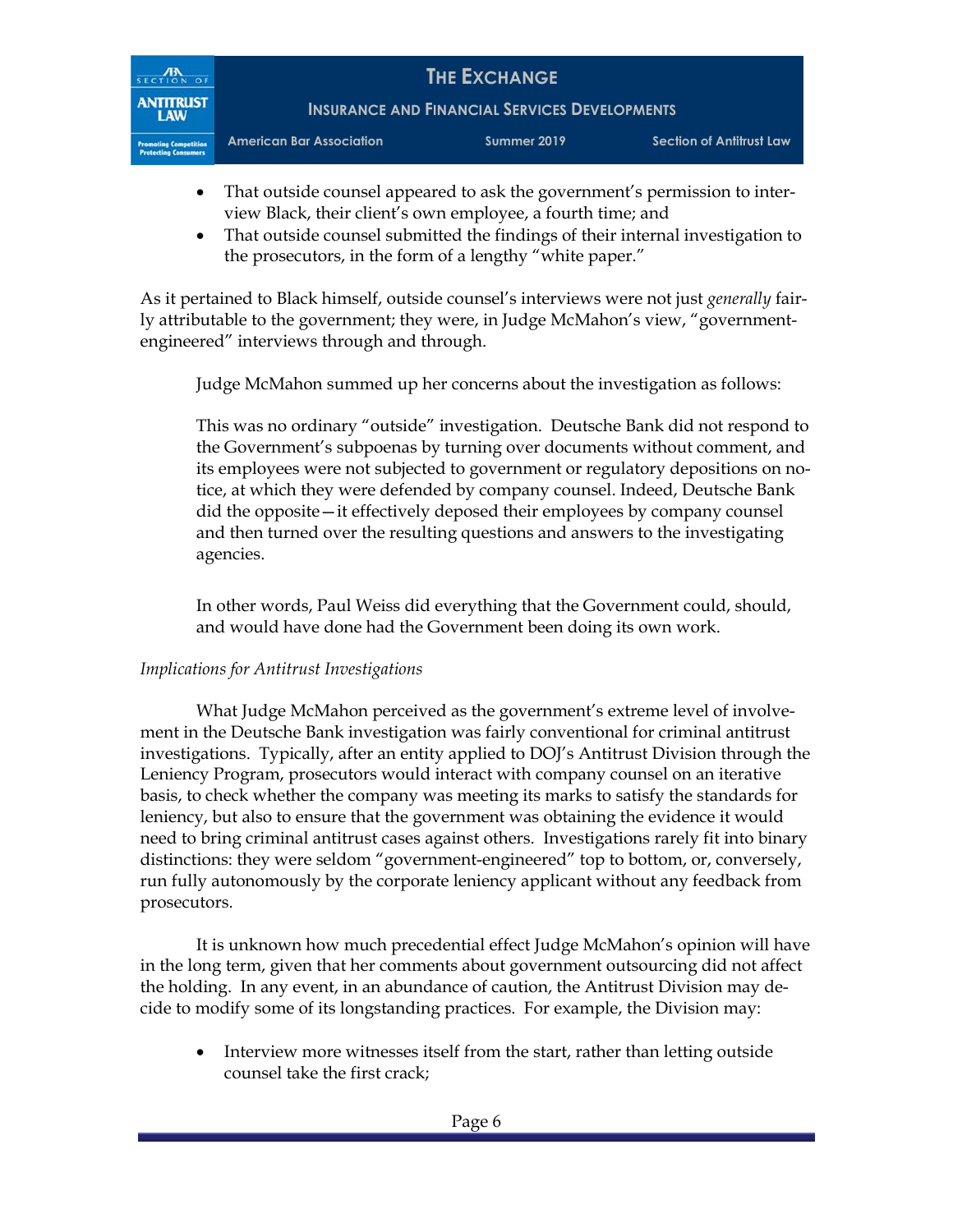

- If the investigation has been disclosed, issue subpoenas to other parties to show ownership of the investigation by the government rather than sole reliance on what outside counsel for a leniency applicant brings to it;
- Identify obstacles an applicant may have meeting the criteria for leniency (*e.g.*, lack of U.S. nexus, no witness to support the corporate confession) but without making any concrete suggestions as to how the applicant should rectify those issues; and
- Create more of a demarcation between the internal investigation a company may be running for its own purposes, versus the company's provision of documents, witnesses and information for the *government*'s purposes.

How should the Division take into account – if at all – Judge McMahon's aversion to the level and frequency of information flowing from outside counsel to the government? Unclear. In a leniency context, it is imperative that the government receive comprehensive information from the applicant; that is the whole point of the leniency process. One possible solution would be to focus more heavily on the provision of the "raw" information and documents, rather than "tied up with a bow" summaries like the white paper of which Judge McMahon apparently disapproved.

For practitioners, it will be even more important than before to make clear that the company is making its own decisions about how best to get to the bottom of misconduct. That may, of course, involve cooperating with the government at certain junctures, but counsel must maintain a high level of autonomy and discretion, so it does not appear that it is simply following the government's about what it should do.

 Finally, underlying the *Connolly* opinion is a sense that the "taint" of government direction began at the very start of the investigation and that, perhaps, there was little counsel could have done to "unring the bell" afterwards. A key lesson, therefore, is for the government and the parties to establish, early on, the goals that each respective side is trying to accomplish and to take action in line with those goals.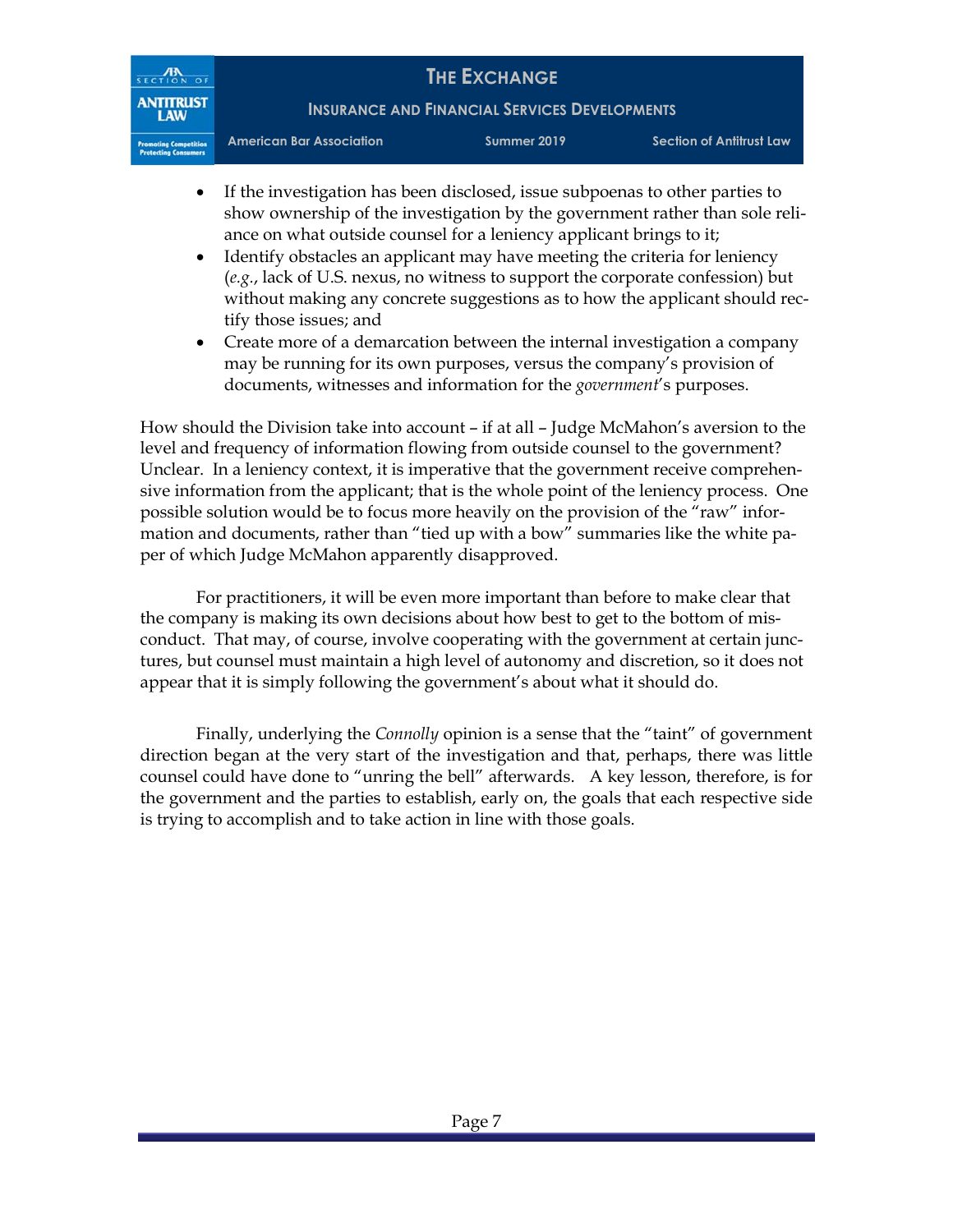

 $\overline{a}$ 

**THE EXCHANGE**

**INSURANCE AND FINANCIAL SERVICES DEVELOPMENTS**

**American Bar Association Summer 2019 Section of Antitrust Law**

# **Emerging Payment Products in Financial Services**

*by Amanda Norton*<sup>1</sup>

# **INTRODUCTION**

*From fintechs to traditional banks, what new payment technologies are being introduced into the marketplace and how might they disrupt competition and the incumbent players?* 

*What types of competitor collaborations have we seen in this space and what are the antitrust implications of these partnerships?* 

*Given the emergence of these new payment technologies and collaborations, how should an antitrust practitioner think about the relevant market and has it expanded over time?* 

*And how does antitrust fit with the other regulations emerging in this industry?* 

On May 22, 2019, the Insurance & Financial Services and Media & Technology Committees of the ABA Antitrust Section, together with the Antitrust Section of the New York State Bar Association, held a roundtable discussion examining these questions as they relate to emerging payment products. Jonathan Lutinski, VP & Sr. Antitrust Counsel at American Express, moderated the discussion, which included:

- Rob Pelkowski, Sr. Director and Associate General Counsel at PayPal/Venmo;
- Hannah Sholl, Sr. Counsel, Global Litigation & Competition at Visa; and
- Joe Vardner, Antitrust Compliance Officer at Wells Fargo.

## **NEW PAYMENT TECHNOLOGIES: WHAT'S OLD IS NEW AND WHAT'S NEW IS OLD**

Drawing from his experience at both American Express and PayPal/Venmo, Rob Pelkowski opened the conversation by reviewing a number of payment products that have emerged in the marketplace and explaining that, in many ways, the concepts and technologies that underlie these products have existed for years. He noted that payment companies have always targeted new revenue sources, and the products that firms are developing and introducing are, at their core, instruments for these firms to reach new customers. Pelkowski proceeded to examine similarities between newer and older products that have hit the market:

<sup>1</sup> Amanda Norton is an associate in the Antitrust/Competition practice group at Sidley Austin LLP in Washington, D.C.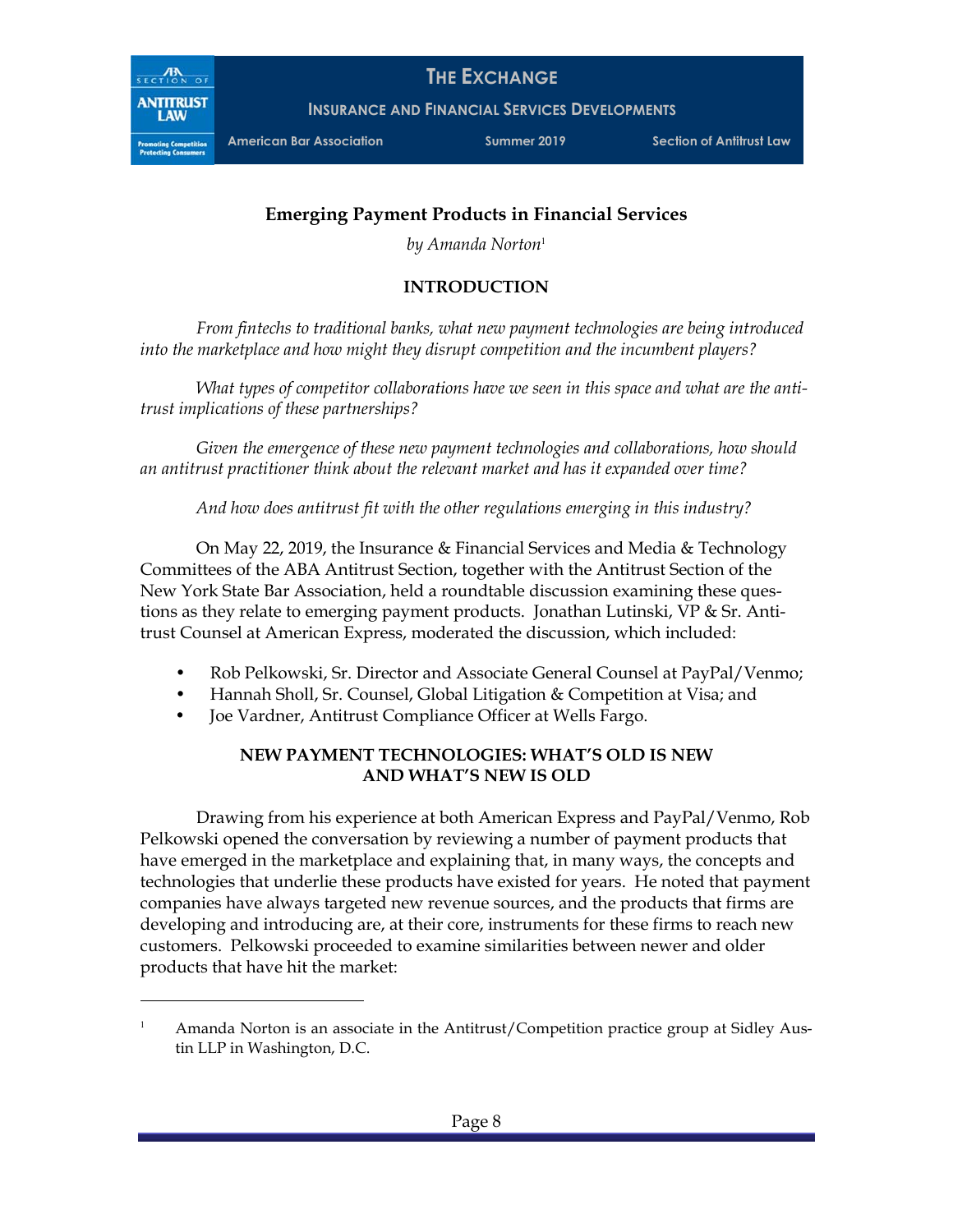**INSURANCE AND FINANCIAL SERVICES DEVELOPMENTS**

SECTION OF **ANTITRUST** 

**American Bar Association Summer 2019 Section of Antitrust Law**

Pelkowski recounted that, during his time at American Express, the company developed a payment platform called Serve, which was designed to reach the unbanked and underbanked. He then noted that today's newer companies are attempting to reach that same market segment, pointing to Square, Inc.'s recent announcement regarding its Cash App. Pelkowski also recalled Amex's earlier exploration of partnerships with telecommunications companies whereby prepaid, reloadable cards would be pre-installed on consumers' mobile phones. Today, tech powerhouses like Facebook, Apple, and Google are exploring similar concepts in the form of digital wallets and other proprietary, digital payment products. These comparisons illustrate Pelkowski's point that, despite apparently perceptible industry changes, underlying market forces remain steady.

Pelkowski also recalled how American Express had previously marketed Softcard, which made funds available to consumers via near-field communication (NFC) or Tap & Pay technology at points of sale. Despite the existence of this technology for years, Pelkowski observed how powerful supporters like Google Pay and Apply Pay are helping it mature and take root. He described how NFC is beginning to change the concept of the physical retail store with stores like Amazon Go, where consumers can pick up the items they wish to purchase and walk out without encountering a cashier. These stores deploy NFC technology to make the physical retail shopping experience increasingly seamless, easy, and frictionless.

Pelkowski also discussed the concept of peer-to-peer (P2P) transfers. As many as ten years ago, American Express started to consider tools that would make such transfers more efficient, so this concept is notnew. Today, however, we view Venmo as a disruptor in the payment space, championing that functionality. While companies like PayPal had been offering services to enable P2P transfers well before Venmo entered the market, Venmo's success in this space came by combining this technology with users' social networks and tapping the social aspect of payments. Pelkowski added that Venmo is now offering a physical card product, and questioned whether this was a step backwards in terms of innovation. He observed, however, that the physical card is necessary for consumers to bridge the gap that still exists between brick and mortar and digital spaces, and Venmo needed to fill that void in order to continue to grow its business beyond P2P transfers.

Pelkowski concluded that the successful disruptors of the payments landscape are able to deliver products that meet customer needs, whether the customer is the merchant or the consumer. On both sides of the market, customers value products and services that are low-friction, secure, reliable, and easy to use.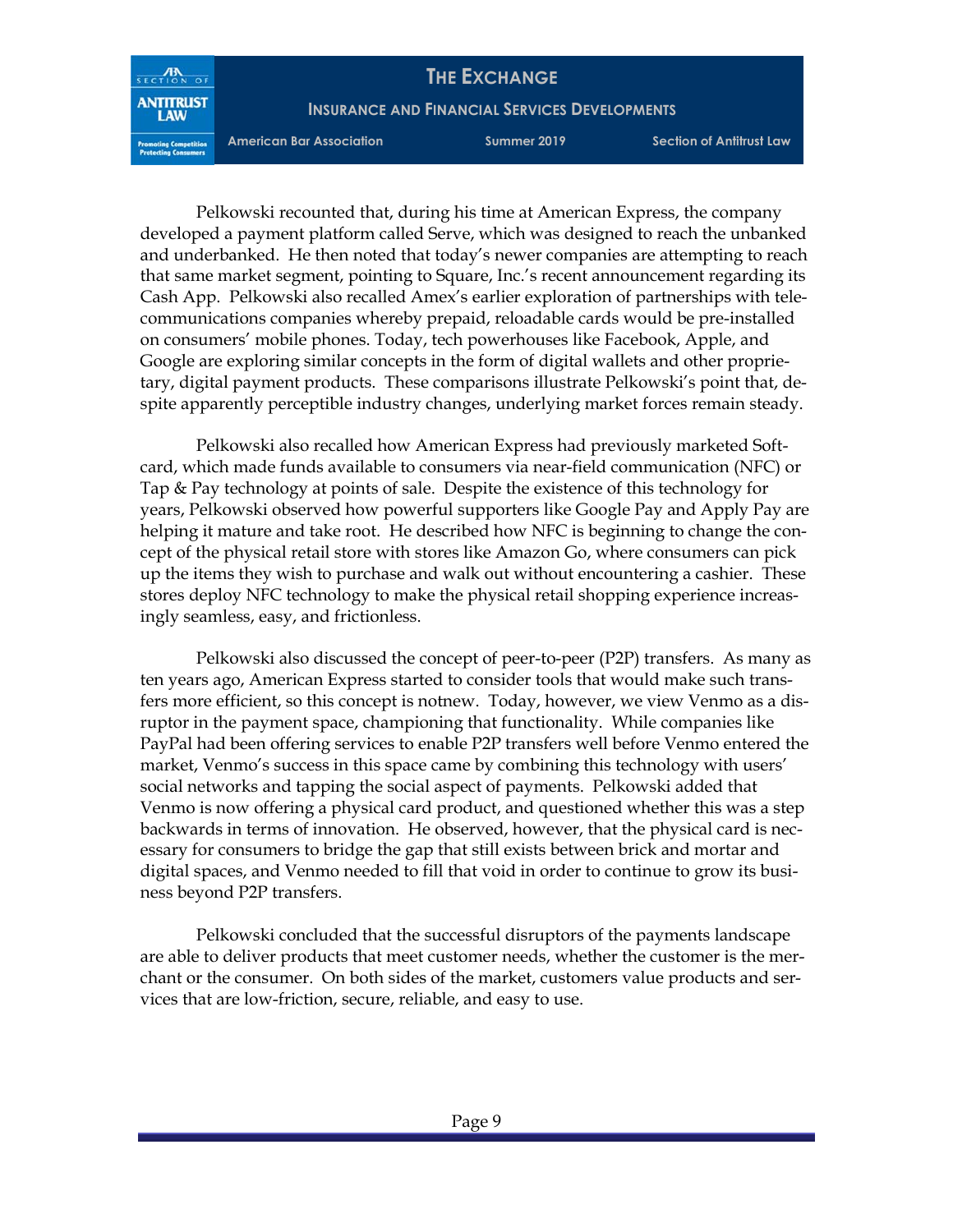

**INSURANCE AND FINANCIAL SERVICES DEVELOPMENTS**

SECTION OF **ANTITRUST** 

**American Bar Association Summer 2019 Section of Antitrust Law**

## **DEFINING COMPETITORS AND THE RELEVANT MARKET IN THE PAYMENT SPACE**

Pivoting to the topic of the relevant market, Joseph Vardner commented that, because there have not been many published opinions that address market definition in the payment industry, the principles outlined in *Brown Shoe Co. v. United States*, namely the commercial realities of an industry, continue to govern the approach to market definition in the payment space. In terms of counseling clients about how to treat and interact with other players in the market, Vardner said practitioners need to look at the array of products and services that exist, and consider whether they compete with one another from a consumer's perspective, as well as from a firm's perspective.

In defining the market, Vardner said one can also take cues from government agencies. For example, in the Office of the Comptroller of the Currency's Semiannual Risk Perspective, which addresses fundamental risks in the United States banking industry, nearly a quarter of the report is dedicated to financial technology. The OCC's report states that fintech now accounts for the largest percentage of unsecured personal loan originations, and, ultimately, that fintech firms are competing with traditional banks.

Vardner noted that, just because fintech firms are offering new or more efficient products or processes, they are not necessarily operating in their own new markets. Instead, Vardner said, we are likely seeing the expansion of existing markets.

#### **STANDARD SETTING ORGANIZATIONS AND COMPETITOR COLLABORATIONS IN FINTECH**

#### *Standard Setting Organizations*

The discussion then transitioned to Standard Setting Organizations (SSOs) and competitor collaborations. Hannah Sholl explained that payments fuel today's digital economy and many market-wide movements in the payment space are developed in the context of SSOs. Sholl pointed out that the raised numbering on credit cards, the magstripe, and chip cards are all examples of innovations that were created by SSOs. These SSOs are designed to enable the industry to use open and transparent groups to achieve greater innovation that can be implemented around the world.

In this way, Sholl said the more firms that are able to participate in these SSOs, the greater the potential for new achievements. But with this reward comes greater risk as more competitors unite in these discussions: in the context of SSOs, Sholl remarked that, aside from the traditional antitrust concerns surrounding discussions among competitors, participants also need to be counseled about the growing body of case-law that cautions about the use of standards to impede innovation and entrench old technology.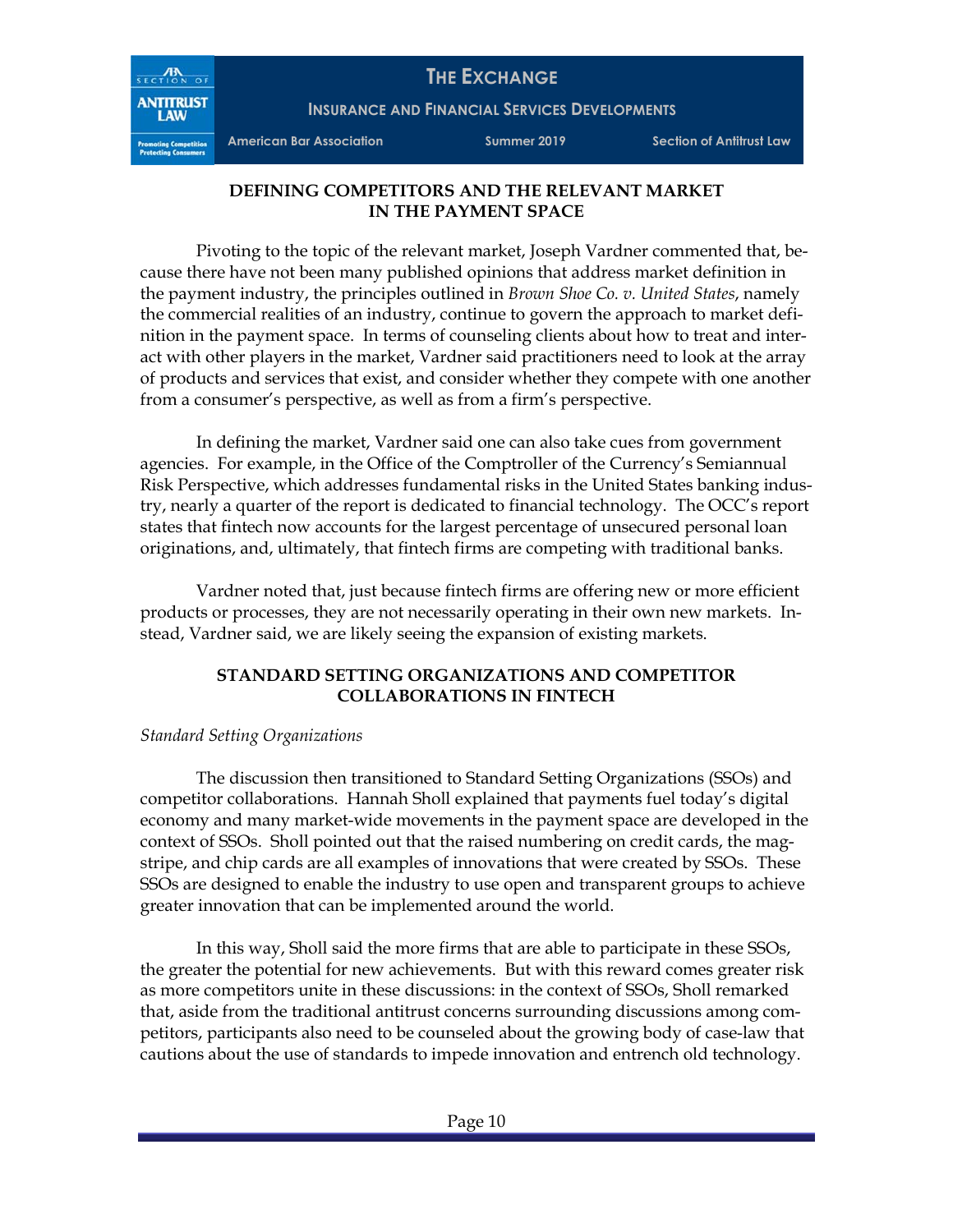

Sholl said that, ultimately, this industry will continue to rely on SSOs to reach consensus across firms because, from both the merchant's and consumer's perspective, the need for standardization across terminals for use of different payment products is paramount.

#### *Competitor Collaborations*

Like SSOs, competitor collaborations are common in the payment industry. Indeed, Vardner said the payment industry is inherently collaborative: from the history of the industry—Visa and MasterCard began as joint ventures among banking institutions—to the processing of payments, collaboration is necessary for seamless and successful transactions. Vardner identified a number of examples of collaborations that exist today and cautioned about antitrust risk that arise in those contexts.

Key collaborations that exist today include Zelle, TruSight, and Clearing House Payments Company. Zelle is a collaboration among a group of U.S. banks that formed a digital payment network which allows individuals to transfer funds between U.S. bank accounts, regardless of the bank that holds the account. TruSight was formed by a consortium of financial institutions to serve as a risk assessment firm that can help financial players streamline and validate vendors and other third parties. The Clearing House Payments Company (TCH) is a joint venture of 24 U.S. banks that operates an automated funds-transfer system for domestic and international high value payment transactions in U.S. dollars. It is a real-time final settlement payment system that continuously matches, off-sets, and settles payments among international and domestic banks.

Vardner advised that participants in these consortia must be aware of antitrust risks that arise in the context of these closely collaborative settings, including risks of information exchange and other potentially collusive behavior.

With respect to information exchange in these contexts, Vardner noted that the type, timeframe, and granularity of information being exchanged is critical in determining whether the exchange might run afoul of antitrust laws. TCH, for example, received a Business Review Letter from DOJ that permitted TCH to operate in a way that prevents information regarding individual transactions from being shared among its member banks. Vardner noted that regulators in the U.S. and Europe have had recent success challenging improper exchanges of information, and this is an area of continued enforcement.

#### **CONCLUSION AND WHAT'S NEXT**

As the discussion concluded, the panelists reviewed industry-wide trends that they have been monitoring closely.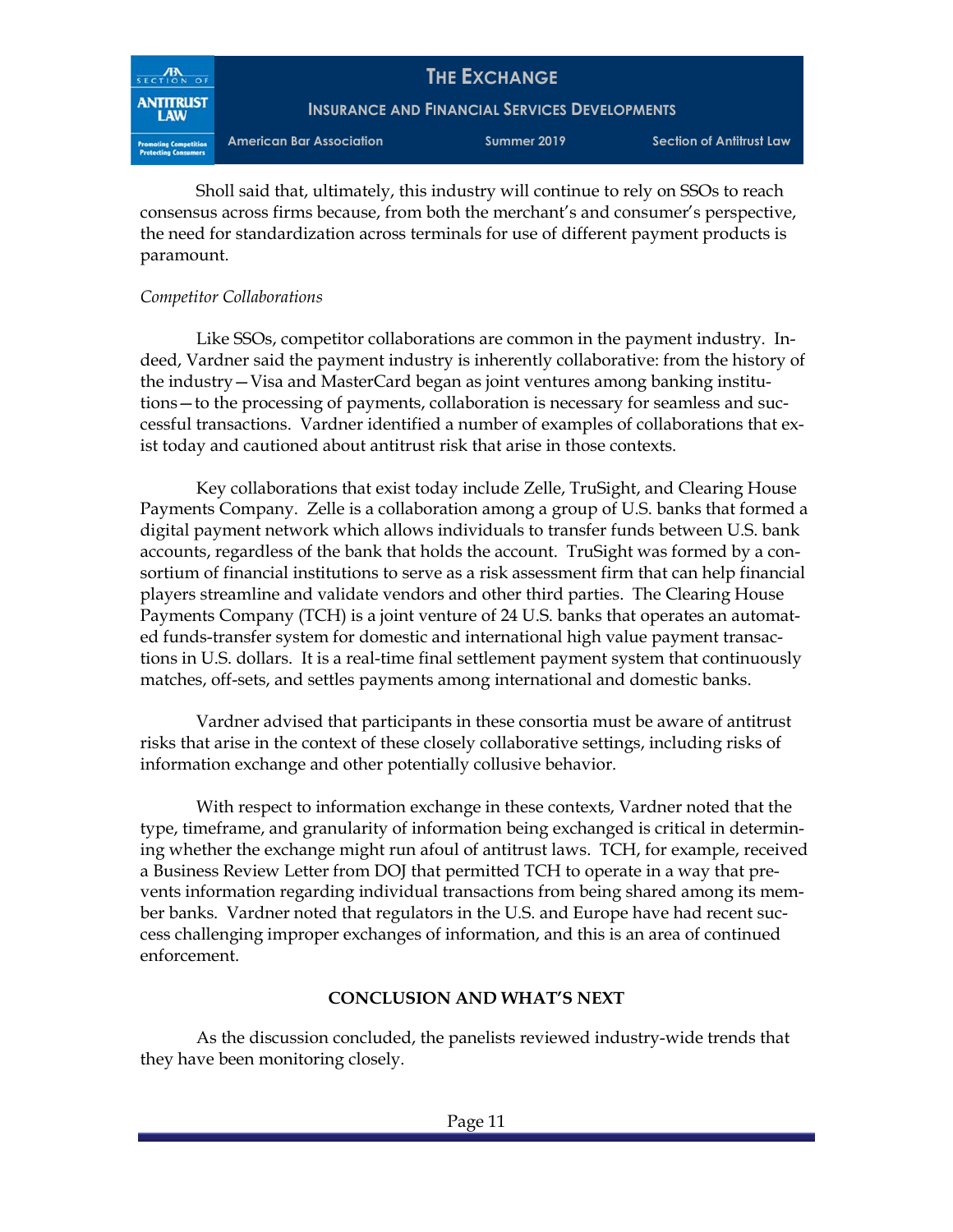**INSURANCE AND FINANCIAL SERVICES DEVELOPMENTS**

SECTION OF **ANTITRUST** 

**American Bar Association Summer 2019 Section of Antitrust Law**

Sholl said the Business-to-Business space is experiencing enormous growth, and, in particular, practitioners should watch for developments in technologies that facilitate real-time payments between these entities. Sholl commented that many traditional payment companies have made acquisitions that position them for entry into the B2B space. For example, in March 2019, MasterCard acquired Transfast, a global crossborder account-to-account money transfer network. In May 2019, Visa acquired Earthport, a company that provides cross-border payment services to banks, money transfer service providers and businesses via the world's largest independent ACH network. Sholl is also monitoring the use of QR codes to make payments to merchants. Sholl said the Chinese and Japanese markets already have adopted this technology quite widely, but it is unclear what traction this payment method will gain in the United States.

Pelkowski noted that, to this point, the panel discussion had focused on the dimension of the market pertaining to payments and the introduction of new products that increase convenience for consumers in that space. Pelkowski observed that, in the same way, the dimension of the market pertaining to lending is also using technology to reduce friction for consumers. He noted that both traditional and nontraditional market participants are originating loans in novel ways. Pelkowski said that, like the payment aspect of the market, the lending side is becoming increasingly digital. Loan originators are running digital and mobile advertisements that allow consumers to apply for loans on-the-go rather than via more traditional methods, like making appointments at a physical branch of a bank. Vardner substantiated that point, noting that Wells Fargo now allows consumers to apply for a home mortgage using the company's mobile phone application. Further, Vardner and Pelkowski both observed that, in addition to typical sources of data like FICO scores, market participants are using data from consumers' digital footprints to assess creditworthiness.

The panelists all agreed that, ultimately, in the space of lending as well as payments, market participants should be mindful that despite the advent of attractive new products, those innovations are still likely to be subject to the same antitrust rules and other regulations that govern traditional products in those spaces.